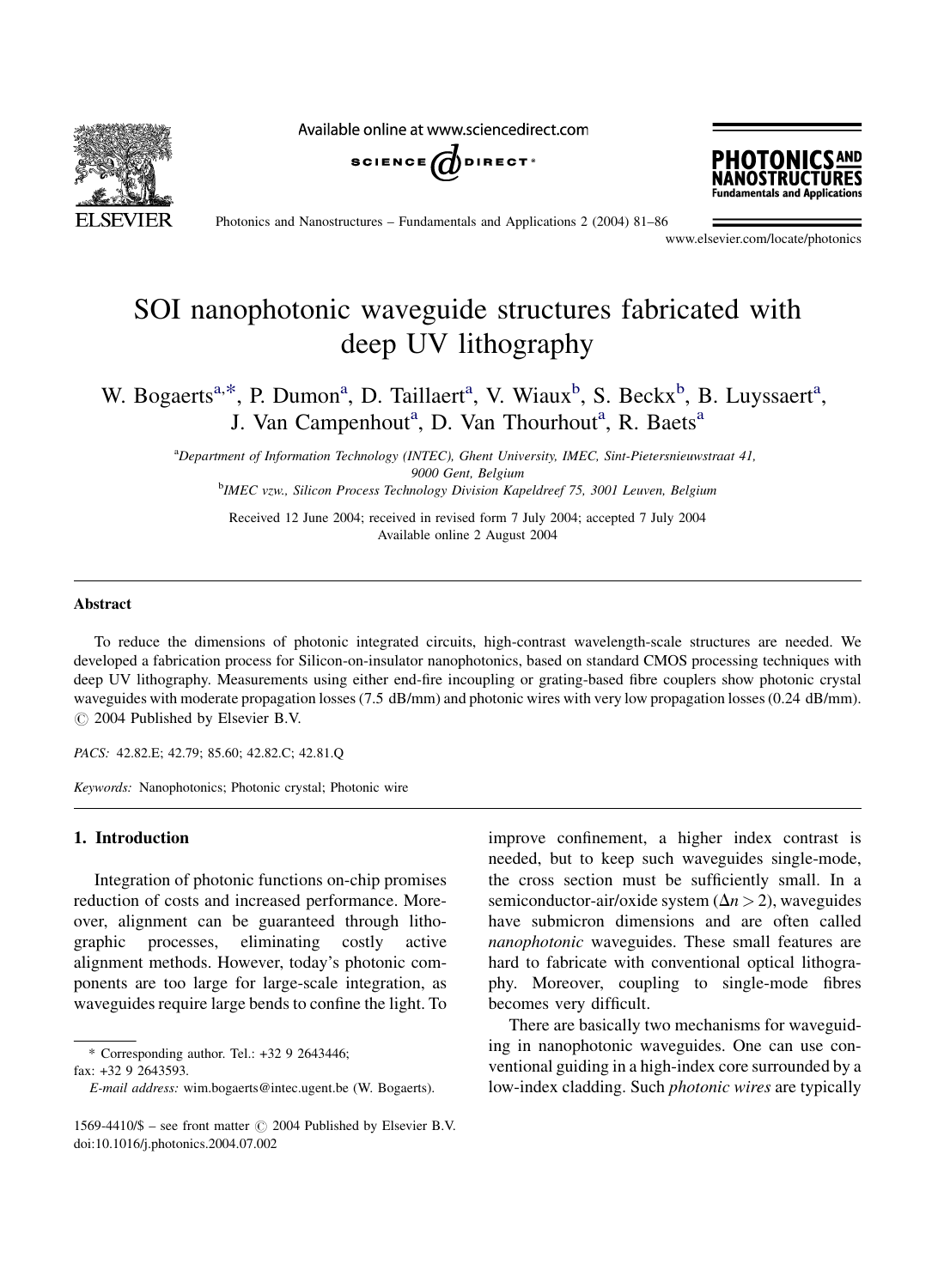300-500 nm wide. Alternatively, one can use a periodic structure, a photonic crystal, with high refractive index contrast and a period of the order of the wavelength of the light [\[1\]](#page-5-0). This strong contrast and periodicity can create a photonic band gap (PBG), forbidding the light to propagate through the crystal. When adding a line defect to a photonic crystal, light can be confined to the defect, creating a waveguide. In principle, Bends in photonic crystals can be very abrupt. A photonic crystal slab is a 2-D periodic structure where, in the vertical direction, light is confined by total internal reflection. These structures can be fabricated with high-resolution lithography and dry etching in semiconductor.

At telecommunication wavelengths, both photonic wires and photonic crystals have dimensions of a few hundred nanometers. However, the required accuracy is of the order of 10 nm. For research purposes, nanophotonic components are often fabricated with e-beam lithography. While this technique is very accurate, it is too slow for mass-fabrication. Deep UV lithography at 248 or 193 nm, as used for advanced CMOS, offers both high resolution and throughput, and has proven itself in a production environment.

### 2. Fabrication with CMOS processes

For our high-contrast photonic structures, we use Silicon-on-insulator (SOI). The top Silicon layer is a good waveguide core, because its high refractive index  $(n = 3.45)$  contrasts very well with the underlying oxide ( $n = 1.45$ ). For our experiments, we used commercial wafers from SOITEC with a Silicon thickness of 220 nm and an oxide layer of 1  $\mu$ m.

## 2.1. Deep UV lithography

We made use of the CMOS research facilities of IMEC, Belgium. For lithography, we used an ASML PAS5500/750 248 nm deep UV stepper. The fabrication process for our nanophotonic circuits is shown in Fig. 1. A 200 mm SOI wafer is spin-coated with Shipley UV3 photoresist, pre-baked, and given a top AR coating. Then the stepper illuminates the photoresist, which is then baked again, and developed. The photoresist is used as an etch mask.

A nanophotonic circuit typically consists of a number of very different structures, which, for accurate alignment, should be printed together in a single lithography step. However, not all structures have the same optimal lithography conditions; especially the lithography exposure dose has a strong effect [\[2,3\]](#page-5-0). The optimal dose for photonic crystals and photonic wires can differ significantly. To fabricate both simultaneously, a bias needs to be applied on the mask to either one or the other, preferably the isolated wires. [Fig. 2](#page-2-0) shows the hole diameter and the line width as a function of the exposure dose (in  $mJ/cm<sup>2</sup>$ ). As an example, the optimal dose for a triangular lattice of 300 nm holes with 500 nm pitch is indicated  $(25.6 \text{ mJ/cm}^2)$ . At this dose, a 500 nm line is printed 450 nm wide. A 50 nm bias for the lines on the mask would result in a correct line width [\[3,4\].](#page-5-0) This bias should be known at the design stage. Therefore, our



Fig. 1. Fabrication process for photonic nanostructures in SOI using deep UV lithography and dry etching.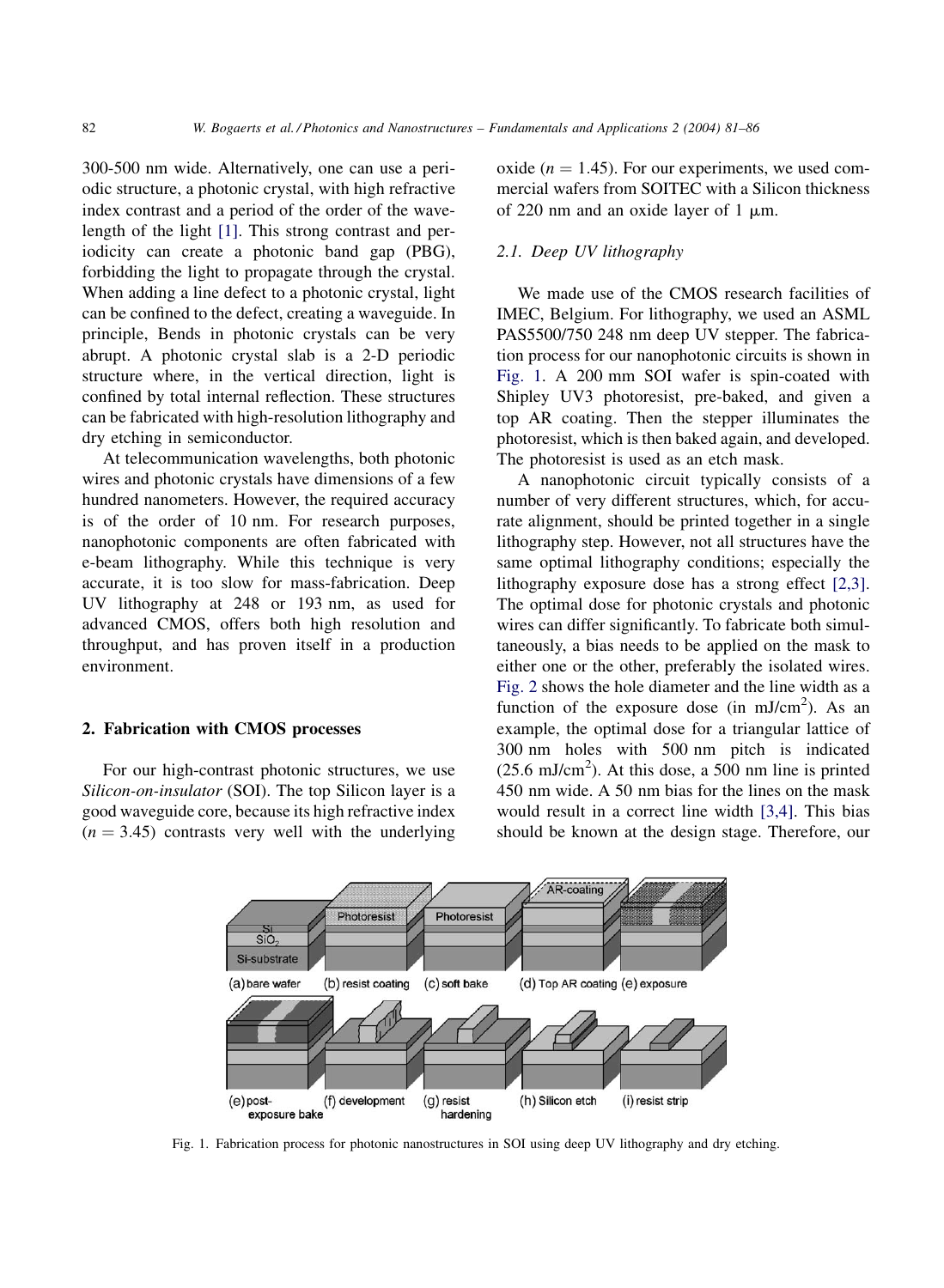<span id="page-2-0"></span>

Fig. 2. Hole diameter and line width (in nm) as a function of exposure dose (in mJ/cm<sup>2</sup>) for different design parameters.

first mask included many test structures from which we extracted the necessary bias.

### 2.2. Etching

After lithography, the patterns in the photoresist are etched into the underlying SOI. Before etching the Silicon layer, the photoresist is treated with a plasma, smoothening irregularities in the photoresist patterns. Then, we etched the top Silicon layer using an ICP etch with a  $Cl_2/HBr/He/O_2$  chemistry. [Figs. 5](#page-3-0)a, 6b and 7a show some of the fabricated structures.

### 3. Measurement setup

To characterise the fabricated structures, we measured the transmission in the wavelength range between 1500 and 1600 nm. However, because of the small dimensions of nanophotonic waveguides,

it is not easy to couple light into the waveguides and collect the transmitted light.

## 3.1. End-fire measurements

Light from a tunable laser is focused onto the cleaved facet of a  $3 \mu m$  wide ridge waveguide using a tapered lensed fibre. The wide ridge waveguide is then adiabatically tapered down to a single-mode photonic wire. At the outcoupling side, a taper guides the light back to a 3  $\mu$ m ridge and a high-NA objective collects the light at the outcoupling facet, projecting it onto a power detector.

### 3.2. Grating-based fibre couplers

Because Silicon-on-insulator has only a thin core layer, end-fire incoupling is not very efficient, reproducible and stable. Fig. 3a shows a fibre coupler, based on a diffractive grating, to couple from a ridge wave-



Fig. 3. Measurement with fibre coupling gratings. (a) Measurement setup, (b) SEM picture of a single coupler grating, (c) coupling efficiency of a single fibre coupler.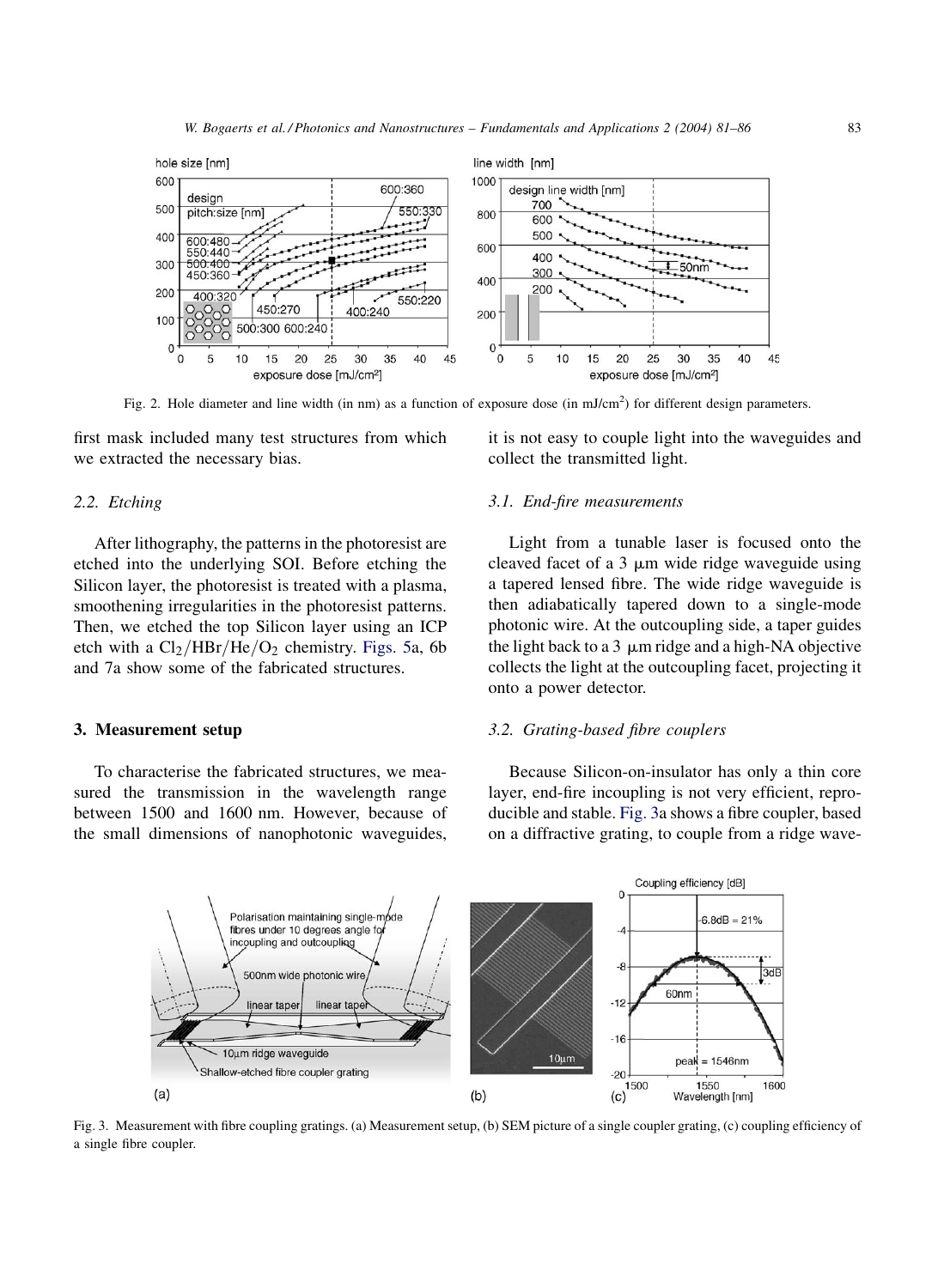<span id="page-3-0"></span>

Fig. 4. (a) Transmission spectrum of a Fabry–Perot cavity containing a 500 nm wide photonic wire with a wire length  $L_{pw}$  of 10  $\mu$ m, 200  $\mu$ m and 1 mm. (b) Cavity loss, expressed in dB, as a function of wire length  $L_{pw}$ . The slope of the fit gives the propagation loss in dB/mm. The cavity loss values extracted from the curves in (a) are indicated with arrows.

guide to a vertical butt-coupled single-mode fibre [\[5\]](#page-5-0). The grating, shown in [Fig. 3](#page-2-0)b, is etched 50 nm into the Silicon and fabricated in a separate process step [\[3\]](#page-5-0). The alignment is guaranteed by the deep UV stepper. The coupling efficiency of such a fibre coupler is shown in [Fig. 3c](#page-2-0), where  $-6.8$  dB corresponds 21% coupling efficiency, with a 3 dB bandwidth of 60 nm [\[4\].](#page-5-0)

### 4. Measurement results

#### 4.1. Photonic wires

We determined the propagation losses of photonic wires by measuring the loss of wires with different lengths. Because these waveguides have very low loss, we analysed end-fire measurements on a Fabry–Perot cavity formed by cleaved facets. From the periodical transmission characteristic, as shown in Fig. 4a, one can extract the overall cavity loss as a function of the fringe contrast  $P_{\text{max}}/P_{\text{min}}[6]$  $P_{\text{max}}/P_{\text{min}}[6]$ . The transmission spectrum for 500 nm wide wires with a length of 10, 200, and  $1000 \mu m$  are shown. Fig. 4b shows the resulting overall cavity loss extracted from each of these measurements as a function of the length of the photonic wire in the cavity. When we now plot these losses (expressed in dB) for cavities containing wires of different length (in mm), as shown in Fig. 4b, we can extract the propagation losses of the wires (in dB/ mm) from the slope of the fitted line [\[7\]](#page-5-0). We used various wire lengths between  $10 \mu m$  and  $1 \mu m$ . This results in a propagation loss of 0.24 dB/mm for



Fig. 5. (a) A racetrack resonator with a bend radius of 4  $\mu$ m and a straight coupling section of 3.14  $\mu$ m. (b) Detail of the transmission spectrum of the pass and the drop port of this resonator. The resonator has a  $Q$  of over 12,000.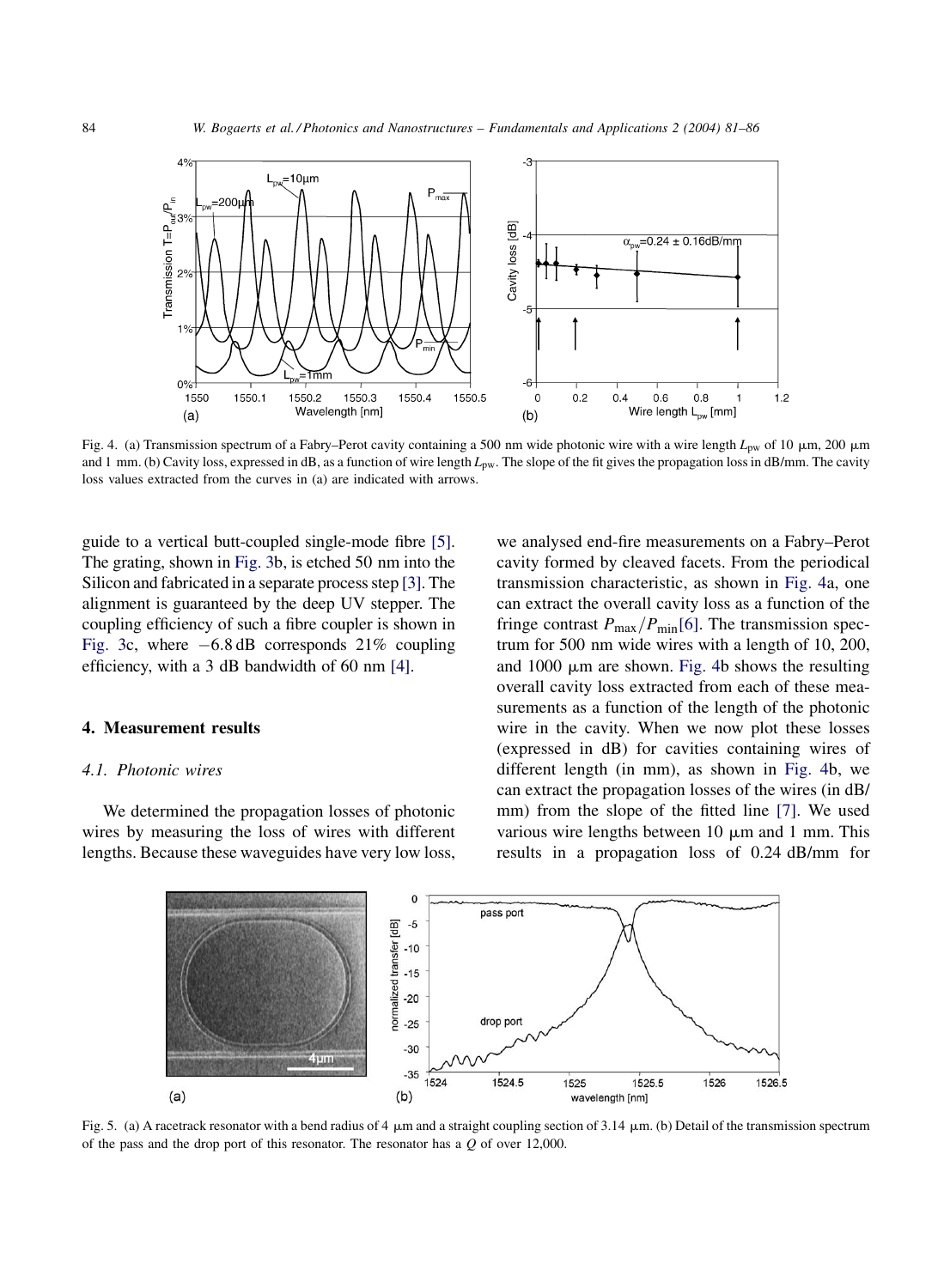<span id="page-4-0"></span>

Fig. 6. (a) Mode mixer to excite antisymmetric photonic crystal modes. (b) Micrograph of a W1 photonic crystal waveguide with a pitch of 500 nm and a hole diameter of 320 nm. (c) Propagation losses of the W1 photonic crystal waveguide. The measurement error is indicated by the shaded band.

500 nm wide wires. For narrower wires, losses increase strongly, with 0.74 dB/mm for 450 nm width and 3.4 dB/mm for 400 nm width [\[4,7\].](#page-5-0) The wires are multi-mode for widths larger than 550 nm.

We also measured the transmission of ring and racetrack resonators. For the racetrack resonator illustrated in [Fig. 5a](#page-3-0), we found well defined transmission peaks with a quality factor  $Q > 12,000$ . A detail of the transmission spectrum of both pass and drop port is shown in [Fig. 5](#page-3-0)b. The resonator has a bend radius of  $4 \mu m$  and a straight coupling section of 3.14  $\mu$ m. However, coupling efficiency is less than 40%. We have also demonstrated racetrack resonators with a

lower  $Q$  ( $Q \approx 3000$ ), but with a coupling efficiency of over 80%[\[7\]](#page-5-0).

### 4.2. Photonic crystal waveguides

Photonic crystal waveguides are more difficult to characterise. Many waveguide designs have a firstorder, antisymmetric guided mode. To excite these modes with a symmetric incoupling spot from the lensed fibre or the fibre coupler, we use the mode converter shown in Fig. 6a with an  $11^\circ$  abrupt bend in a  $3 \mu m$  wide ridge, which splits the even ground mode



Fig. 7. (a) W1 waveguide with small defect holes.  $a = 500$  nm,  $\varnothing = 320$  nm in the bulk and the defect hole diameter  $\varnothing_{\text{def}} = 200$  nm. (b) Detail of the calculated band diagram. (c) Transmission measurement. The measurement error is indicated by the shaded band.